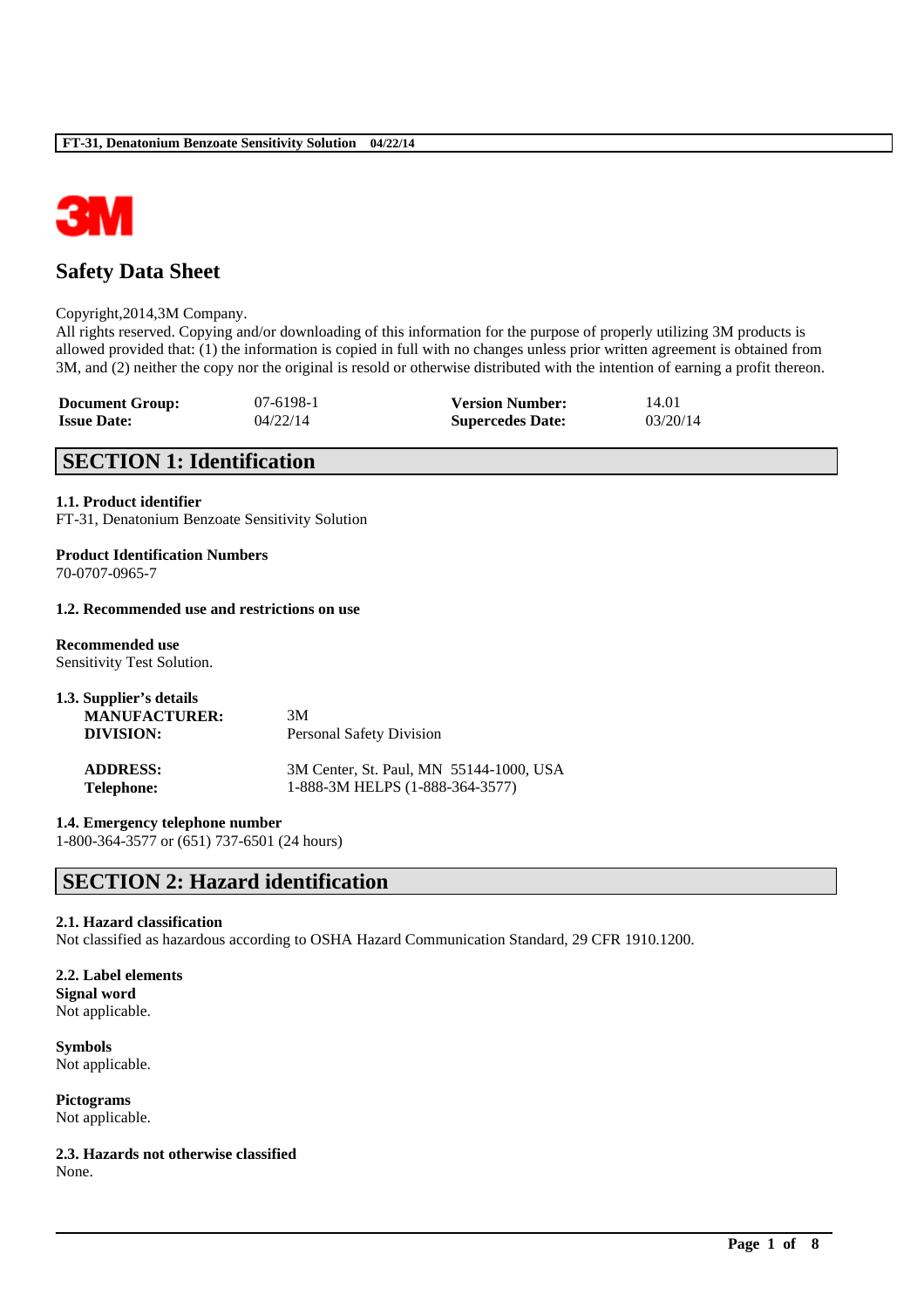## **SECTION 3: Composition/information on ingredients**

| Ingredient                  | $\mathsf{IC.A.S.}\$ No. | $\%$ by Wt                |
|-----------------------------|-------------------------|---------------------------|
| <b>WATER</b>                | 17732-18-5              | 90 - 100 Trade Secret $*$ |
| <b>ISODIUM CHLORIDE</b>     | 7647-14-5               | 3 - 10 Trade Secret *     |
| <b>IDENATONIUM BENZOATE</b> | 3734-33-6               | $0 - 1$ Trade Secret $*$  |

\*The specific chemical identity and/or exact percentage (concentration) of this composition has been withheld as a trade secret.

### **SECTION 4: First aid measures**

#### **4.1. Description of first aid measures**

#### **Inhalation:**

Remove person to fresh air. If you feel unwell, get medical attention.

#### **Skin Contact:**  No need for first aid is anticipated.

#### **Eye Contact:**  No need for first aid is anticipated.

#### **If Swallowed:**

No need for first aid is anticipated.

# **4.2. Most important symptoms and effects, both acute and delayed**

See Section 11.1. Information on toxicological effects.

# **4.3. Indication of any immediate medical attention and special treatment required**

Not applicable

# **SECTION 5: Fire-fighting measures**

#### **5.1. Suitable extinguishing media**

Material will not burn. Non-combustible. Use a fire fighting agent suitable for surrounding fire.

\_\_\_\_\_\_\_\_\_\_\_\_\_\_\_\_\_\_\_\_\_\_\_\_\_\_\_\_\_\_\_\_\_\_\_\_\_\_\_\_\_\_\_\_\_\_\_\_\_\_\_\_\_\_\_\_\_\_\_\_\_\_\_\_\_\_\_\_\_\_\_\_\_\_\_\_\_\_\_\_\_\_\_\_\_\_\_\_\_\_

### **5.2. Special hazards arising from the substance or mixture**

None inherent in this product.

#### **5.3. Special protective actions for fire-fighters**

No unusual fire or explosion hazards are anticipated.

# **SECTION 6: Accidental release measures**

#### **6.1. Personal precautions, protective equipment and emergency procedures**

Observe precautions from other sections.

#### **6.2. Environmental precautions**

Avoid release to the environment.

#### **6.3. Methods and material for containment and cleaning up**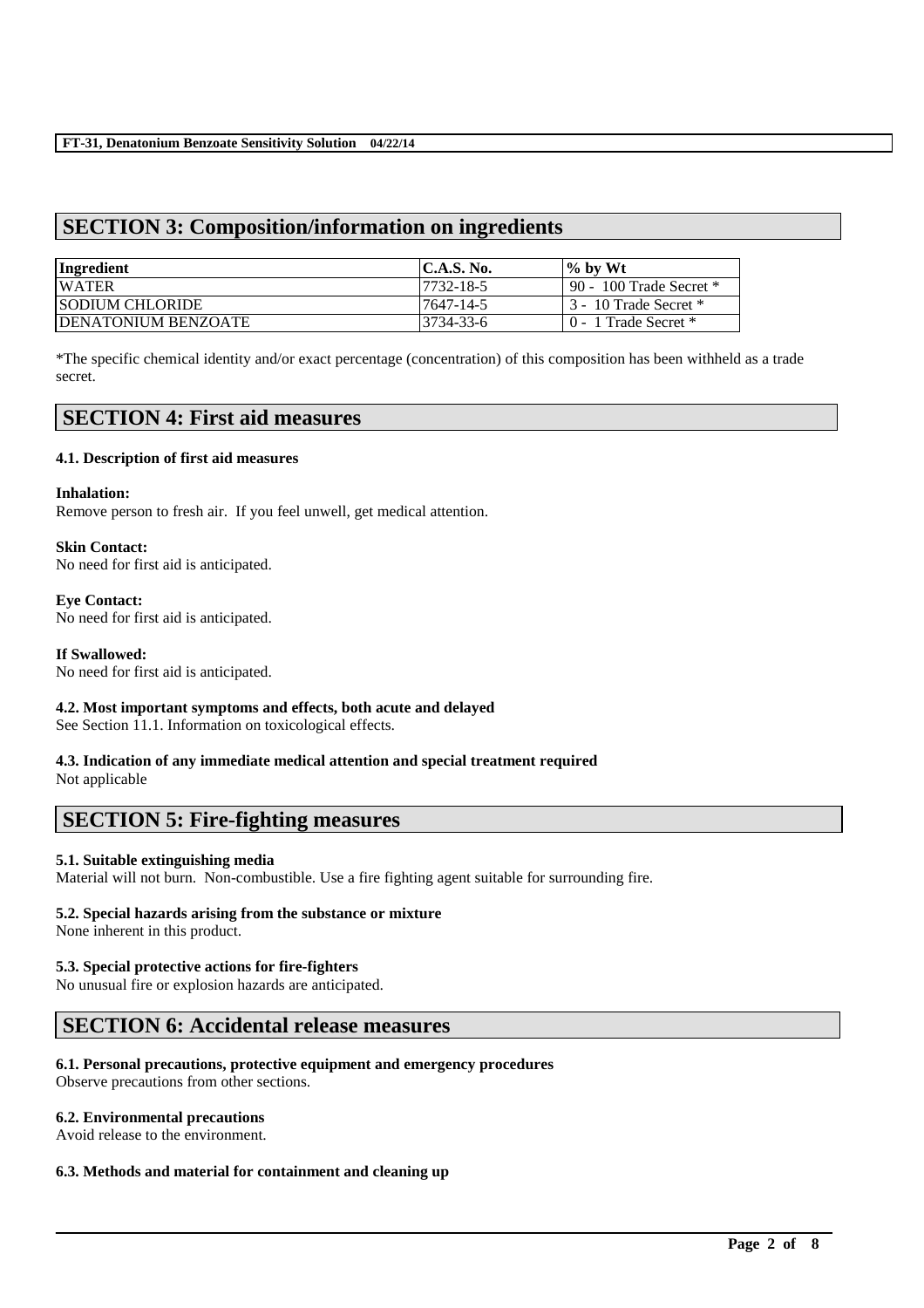Clean up residue with water.

# **SECTION 7: Handling and storage**

#### **7.1. Precautions for safe handling**

For industrial or professional use only. Do not eat, drink or smoke when using this product.

#### **7.2. Conditions for safe storage including any incompatibilities**

No special storage requirements.

### **SECTION 8: Exposure controls/personal protection**

#### **8.1. Control parameters**

#### **Occupational exposure limits**

No occupational exposure limit values exist for any of the components listed in Section 3 of this SDS.

#### **8.2. Exposure controls**

**8.2.1. Engineering controls** No engineering controls required.

#### **8.2.2. Personal protective equipment (PPE)**

#### **Eye/face protection**

None required.

**Skin/hand protection** No chemical protective gloves are required.

### **Respiratory protection**

None required.

### **SECTION 9: Physical and chemical properties**

#### **9.1. Information on basic physical and chemical properties General Physical Form:** Liquid

**Melting point** *Not Applicable* **Boiling Point** >=212 °F **Flash Point** No flash point

**Flammability (solid, gas)** Not Applicable **Flammable Limits(LEL)** *Not Applicable* **Flammable Limits(UEL)** *Not Applicable* **Vapor Pressure** 18 mmHg [@ 20 °C]

**Odor, Color, Grade: Clear, odorless solution with a bitter taste. Freezing point = -4** degrees Centigrade **Odor threshold** *No Data Available* **pH** Approximately 6.52 Units not avail. or not appl.

**Vapor Density** *Not Applicable*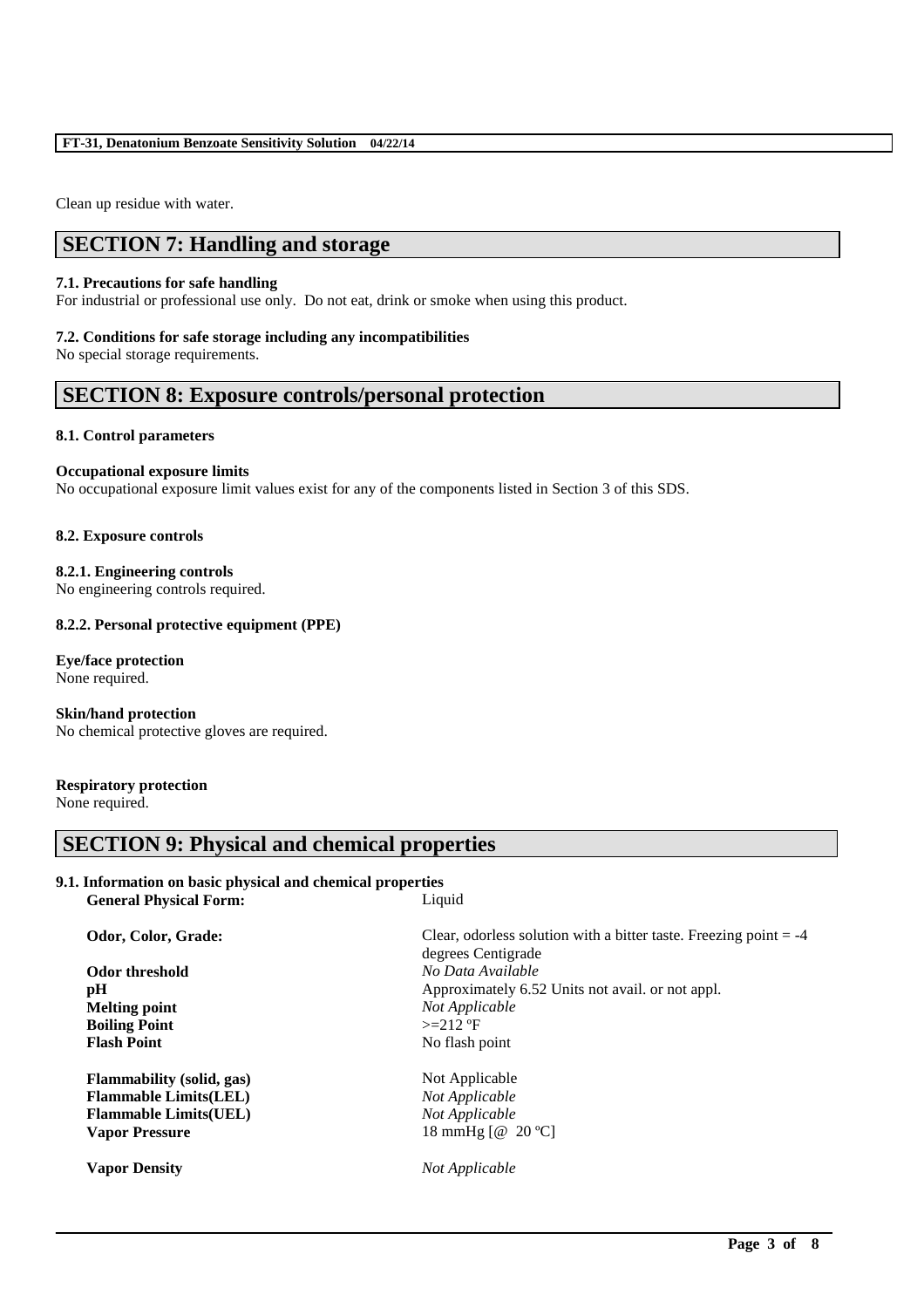**Density** 1.034 g/ml

**Solubility in Water** Complete **Solubility- non-water** *No Data Available*

**Partition coefficient: n-octanol/ water** *No Data Available* **Autoignition temperature** *Not Applicable* **Decomposition temperature** *No Data Available*

**Specific Gravity** 1.034 [*Ref Std:* WATER=1]

# **SECTION 10: Stability and reactivity**

#### **10.1. Reactivity**

This material is considered to be non reactive under normal use conditions.

#### **10.2. Chemical stability**

Stable.

## **10.3. Possibility of hazardous reactions**

Hazardous polymerization will not occur.

**10.4. Conditions to avoid** None known.

#### **10.5. Incompatible materials** None known.

#### **10.6. Hazardous decomposition products**

**Substance Condition**

None known. Not Specified

# **SECTION 11: Toxicological information**

**The information below may not be consistent with the material classification in Section 2 if specific ingredient classifications are mandated by a competent authority. In addition, toxicological data on ingredients may not be reflected in the material classification and/or the signs and symptoms of exposure, because an ingredient may be present below the threshold for labeling, an ingredient may not be available for exposure, or the data may not be relevant to the material as a whole.**

**11.1. Information on Toxicological effects**

**Signs and Symptoms of Exposure**

**Based on test data and/or information on the components, this material may produce the following health effects:**

#### **Inhalation:**

Respiratory Tract Irritation: Signs/symptoms may include cough, sneezing, nasal discharge, headache, hoarseness, and nose and throat pain.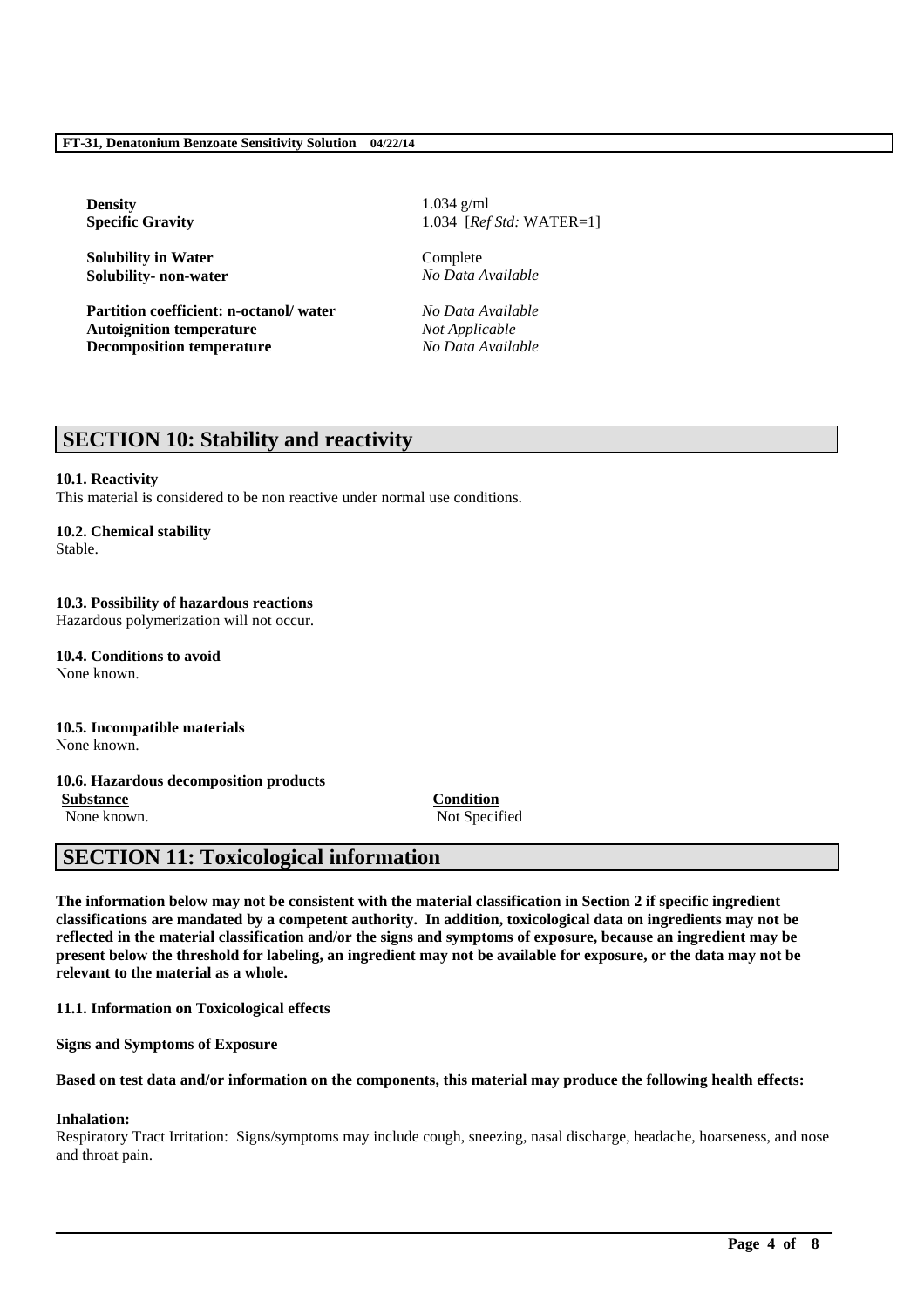#### **Skin Contact:**

Contact with the skin during product use is not expected to result in significant irritation.

#### **Eye Contact:**

Contact with the eyes during product use is not expected to result in significant irritation.

#### **Ingestion:**

No health effects are expected.

#### **Toxicological Data**

If a component is disclosed in section 3 but does not appear in a table below, either no data are available for that endpoint or the data are not sufficient for classification.

#### **Acute Toxicity**

| <b>Name</b>                | Route       | <b>Species</b> | <b>Value</b>                                      |
|----------------------------|-------------|----------------|---------------------------------------------------|
| Overall product            | Ingestion   |                | No data available; calculated $ATE > 5,000$ mg/kg |
| <b>SODIUM CHLORIDE</b>     | Dermal      | Rabbit         | $LD50 > 10,000$ mg/kg                             |
| <b>SODIUM CHLORIDE</b>     | Inhalation- | Rat            | $LC50 > 10.5$ mg/l                                |
|                            | Dust/Mist   |                |                                                   |
|                            | (4 hours)   |                |                                                   |
| <b>SODIUM CHLORIDE</b>     | Ingestion   | Rat            | LD50 $3,000 \text{ mg/kg}$                        |
| <b>DENATONIUM BENZOATE</b> | Inhalation- |                | LC50 estimated to be $1 - 5$ mg/l                 |
|                            | Dust/Mist   |                |                                                   |
| DENATONIUM BENZOATE        | Dermal      | Rat            | $LD50 > 2,000$ mg/kg                              |
| DENATONIUM BENZOATE        | Ingestion   | Rat            | LD50 584 $mg/kg$                                  |
|                            |             |                |                                                   |

 $ATE = acute$  toxicity estimate

#### **Skin Corrosion/Irritation**

| Name                                                    | $\sim$<br>Species | /alue                              |
|---------------------------------------------------------|-------------------|------------------------------------|
| . mr<br>$\overline{f}$<br>)NI<br>N<br>'ОА<br>кн<br>IVI. | Rabbit            | $- - -$<br><b>irritant</b><br>Milo |

#### **Serious Eye Damage/Irritation**

| $\bullet$<br>Name                                                                                                                                                                                                                                        | ∽<br><b>Species</b> | /alue            |
|----------------------------------------------------------------------------------------------------------------------------------------------------------------------------------------------------------------------------------------------------------|---------------------|------------------|
| . compared to the second second to the second second to the second second to the second second to the second second to the second second second second second second second second second second second second second second s<br>'JATL<br>- IN<br>l IVI | Rabbit              | <b>COLLOCATE</b> |

#### **Skin Sensitization**

| <b>Name</b>         | <b>Species</b>  | Value                                                                           |
|---------------------|-----------------|---------------------------------------------------------------------------------|
| Overall product     | Guinea          | Not sensitizing                                                                 |
|                     | p <sub>1g</sub> |                                                                                 |
| DENATONIUM BENZOATE | Human           | Some positive data exist, but the data are not<br>sufficient for classification |

#### **Respiratory Sensitization**

| Name                                            | <b>Species</b> | Value                                                                                    |
|-------------------------------------------------|----------------|------------------------------------------------------------------------------------------|
| A T<br><b>DEMITO</b><br>NZ<br>וומו<br>кн<br>ב נ | Humar          | but the<br>data are not<br>data<br>. exist<br>Some positive<br>$\sim$ $\sim$ $\sim$<br>. |
|                                                 |                | ficient for classification<br>sutti                                                      |

#### **Germ Cell Mutagenicity**

| <b>Name</b>                               | Route                       | Value                             |
|-------------------------------------------|-----------------------------|-----------------------------------|
| <b>BENZOATE</b><br>DEN.<br>FONIUM<br>NА   | $\mathbf{v}$<br>V1tro<br>1n | $\sim$ $\sim$<br>mutagenic<br>Not |
| <b>TONIUM</b><br>I BENZOATE<br>DEN.<br>NА | <b>V1VO</b><br>1n           | Not mutagenic                     |

#### **Carcinogenicity**

| <b>BT</b><br>Name                                              | Route     | Species | $\mathbf{v}$<br>Value     |
|----------------------------------------------------------------|-----------|---------|---------------------------|
| <b>COL</b><br>DE.<br>NZO<br>. INF<br>кн<br>N A<br>'NI<br>ZUATE | Ingestion | Rat     | Not.<br>rcinogenic<br>car |

### **Reproductive Toxicity**

| <b>Reproductive and/or Developmental Effects</b> |              |       |                |                    |          |
|--------------------------------------------------|--------------|-------|----------------|--------------------|----------|
| <b>Name</b>                                      | <b>Route</b> | Value | <b>Species</b> | <b>Test Result</b> | Exposure |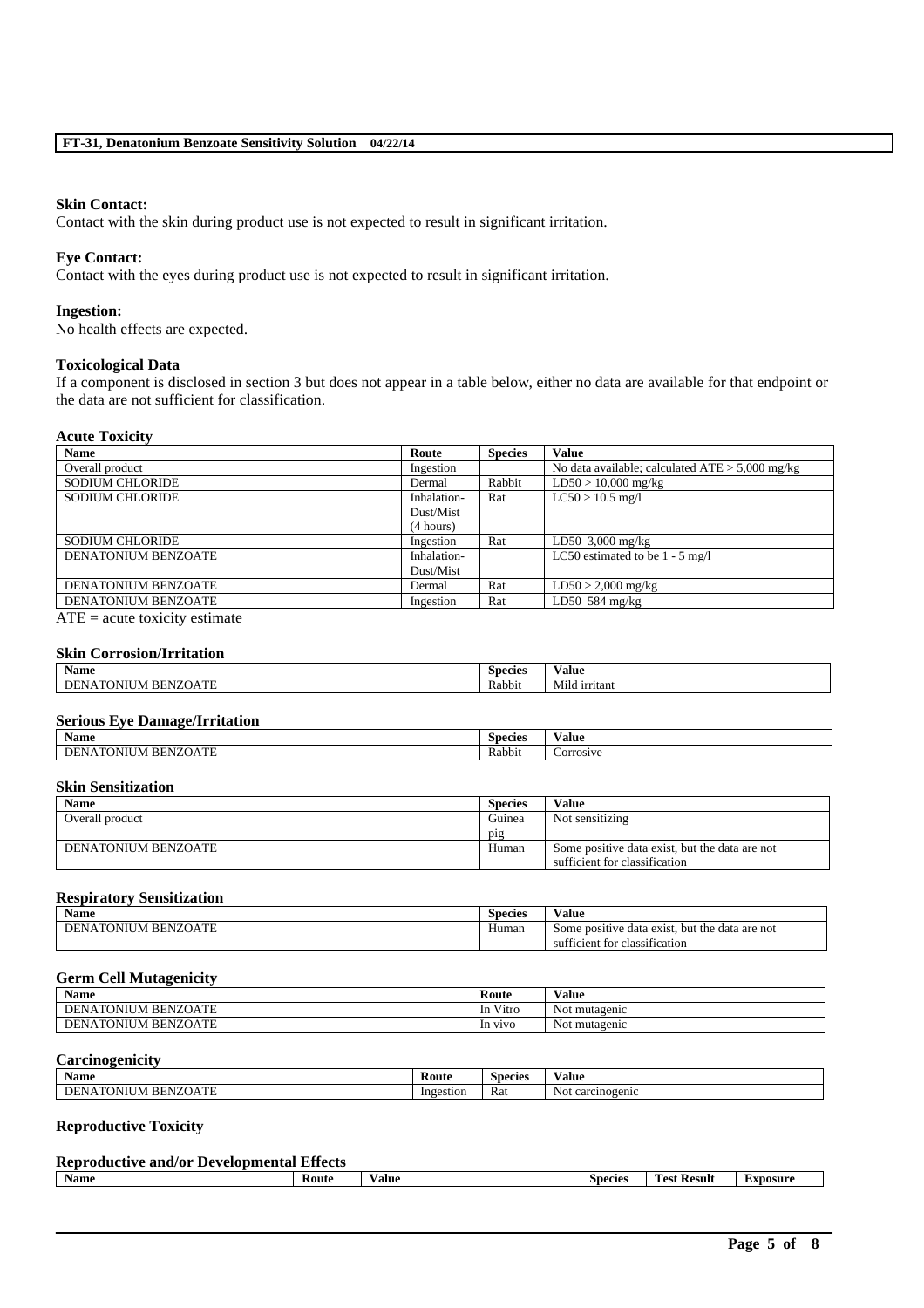#### **FT-31, Denatonium Benzoate Sensitivity Solution 04/22/14**

|                     |           |                                  |     |           | <b>Duration</b> |
|---------------------|-----------|----------------------------------|-----|-----------|-----------------|
| DENATONIUM BENZOATE | Ingestion | Not toxic to female reproduction | Rat | NOAEL 16  | ' years         |
|                     |           |                                  |     | mg/kg/day |                 |
| DENATONIUM BENZOATE | Ingestion | Not toxic to male reproduction   | Rat | NOAEL 16  | vears           |
|                     |           |                                  |     | mg/kg/day |                 |

#### **Target Organ(s)**

#### **Specific Target Organ Toxicity - single exposure**

| -------------<br><b>Name</b> | Route | -------<br>---------------<br>m.<br>Target Organ(s) | $-1$<br>Value | <b>Species</b> | <b>Test Result</b> | Exposure<br>Duration |
|------------------------------|-------|-----------------------------------------------------|---------------|----------------|--------------------|----------------------|
|                              |       |                                                     |               |                |                    |                      |

#### **Specific Target Organ Toxicity - repeated exposure**

| <b>Name</b>                          | Route     | Target Organ(s)                                                                                                                                                                                | Value                                                                              | <b>Species</b> | <b>Test Result</b>    | <b>Exposure</b> |
|--------------------------------------|-----------|------------------------------------------------------------------------------------------------------------------------------------------------------------------------------------------------|------------------------------------------------------------------------------------|----------------|-----------------------|-----------------|
|                                      |           |                                                                                                                                                                                                |                                                                                    |                |                       | <b>Duration</b> |
| <b>DENATONIUM</b><br><b>BENZOATE</b> | Ingestion | endocrine system                                                                                                                                                                               | Some positive data exist, but the<br>data are not sufficient for<br>classification | Rat            | NOAEL 16<br>mg/kg/day | 2 years         |
| <b>DENATONIUM</b><br><b>BENZOATE</b> | Ingestion | heart   bone, teeth,<br>nails, and/or hair<br>hematopoietic<br>system   liver  <br>immune system  <br>muscles   nervous<br>system   eyes  <br>kidney and/or<br>bladder   respiratory<br>system | All data are negative                                                              | Rat            | NOAEL 16<br>mg/kg/day | 2 years         |

#### **Aspiration Hazard**

| Name | $-1$<br>Value |  |
|------|---------------|--|
|      |               |  |

**Please contact the address or phone number listed on the first page of the SDS for additional toxicological information on this material and/or its components.**

# **SECTION 12: Ecological information**

#### **Ecotoxicological information**

Please contact the address or phone number listed on the first page of the SDS for additional ecotoxicological information on this material and/or its components.

#### **Chemical fate information**

Please contact the address or phone number listed on the first page of the SDS for additional chemical fate information on this material and/or its components.

# **SECTION 13: Disposal considerations**

#### **13.1. Disposal methods**

Dispose of contents/ container in accordance with the local/regional/national/international regulations.

Product components have been assessed to be treatable in properly operating wastewater treatment systems (industrial, municipal, commercial) with a minimum of biological (aerobic) secondary treatment. Waste product may be directly discharged to wastewater treatment systems. Changes in the manner of which a product is used will require an evaluation to determine proper disposal. Empty and clean product containers may be disposed as non-hazardous waste. Consult your specific regulations and service providers to determine available options and requirements.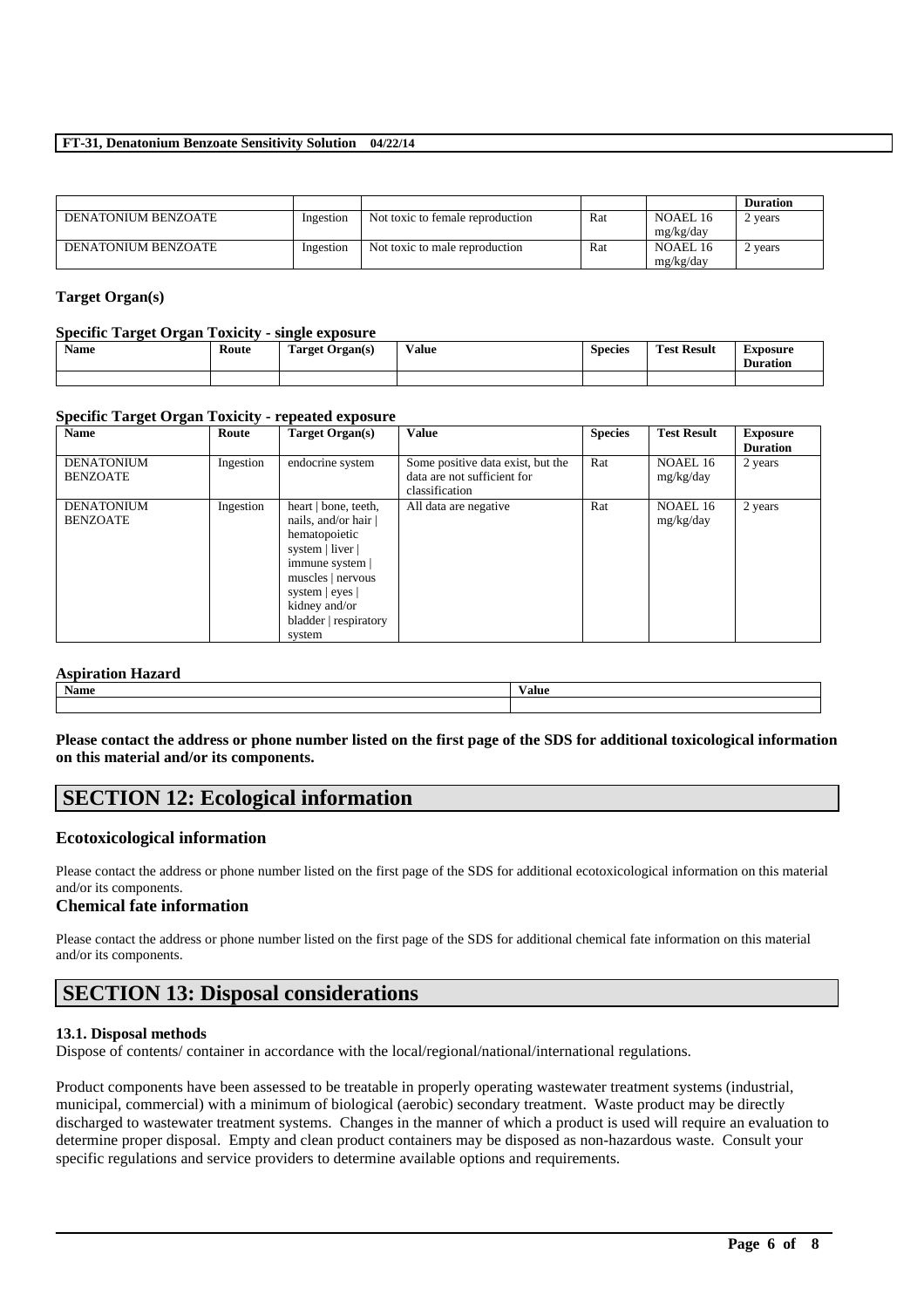### **EPA Hazardous Waste Number (RCRA):** Not regulated

# **SECTION 14: Transport Information**

For Transport Information, please visit **http://3M.com/Transportinfo** or call 1-800-364-3577 or 651-737-6501.

# **SECTION 15: Regulatory information**

### **15.1. US Federal Regulations**

Contact 3M for more information.

### **311/312 Hazard Categories:**

Fire Hazard - No Pressure Hazard - No Reactivity Hazard - No Immediate Hazard - No Delayed Hazard - No

## **15.2. State Regulations**

Contact 3M for more information.

## **15.3. Chemical Inventories**

The components of this material are in compliance with the provisions of Australia National Industrial Chemical Notification and Assessment Scheme (NICNAS). Certain restrictions may apply. Contact the selling division for additional information.

The components of this product are in compliance with the new substance notification requirements of CEPA.

The components of this product are in compliance with the chemical notification requirements of TSCA.

Contact 3M for more information.

# **15.4. International Regulations**

Contact 3M for more information.

**This SDS has been prepared to meet the U.S. OSHA Hazard Communication Standard, 29 CFR 1910.1200.**

# **SECTION 16: Other information**

### **NFPA Hazard Classification**

**Health:** 0 **Flammability:** 0 **Instability:** 0 **Special Hazards:** None

National Fire Protection Association (NFPA) hazard ratings are designed for use by emergency response personnel to address the hazards that are presented by short-term, acute exposure to a material under conditions of fire, spill, or similar emergencies. Hazard ratings are primarily based on the inherent physical and toxic properties of the material but also include the toxic properties of combustion or decomposition products that are known to be generated in significant quantities.

| <b>Document Group:</b> | 07-6198-1 | <b>Version Number:</b>  | 14.01    |
|------------------------|-----------|-------------------------|----------|
| <b>Issue Date:</b>     | 04/22/14  | <b>Supercedes Date:</b> | 03/20/14 |

DISCLAIMER: The information in this Safety Data Sheet (SDS) is believed to be correct as of the date issued. 3M MAKES NO WARRANTIES, EXPRESSED OR IMPLIED, INCLUDING, BUT NOT LIMITED TO, ANY IMPLIED WARRANTY OF MERCHANTABILITY OR FITNESS FOR A PARTICULAR PURPOSE OR COURSE OF PERFORMANCE OR USAGE OF TRADE. User is responsible for determining whether the 3M product is fit for a particular purpose and suitable